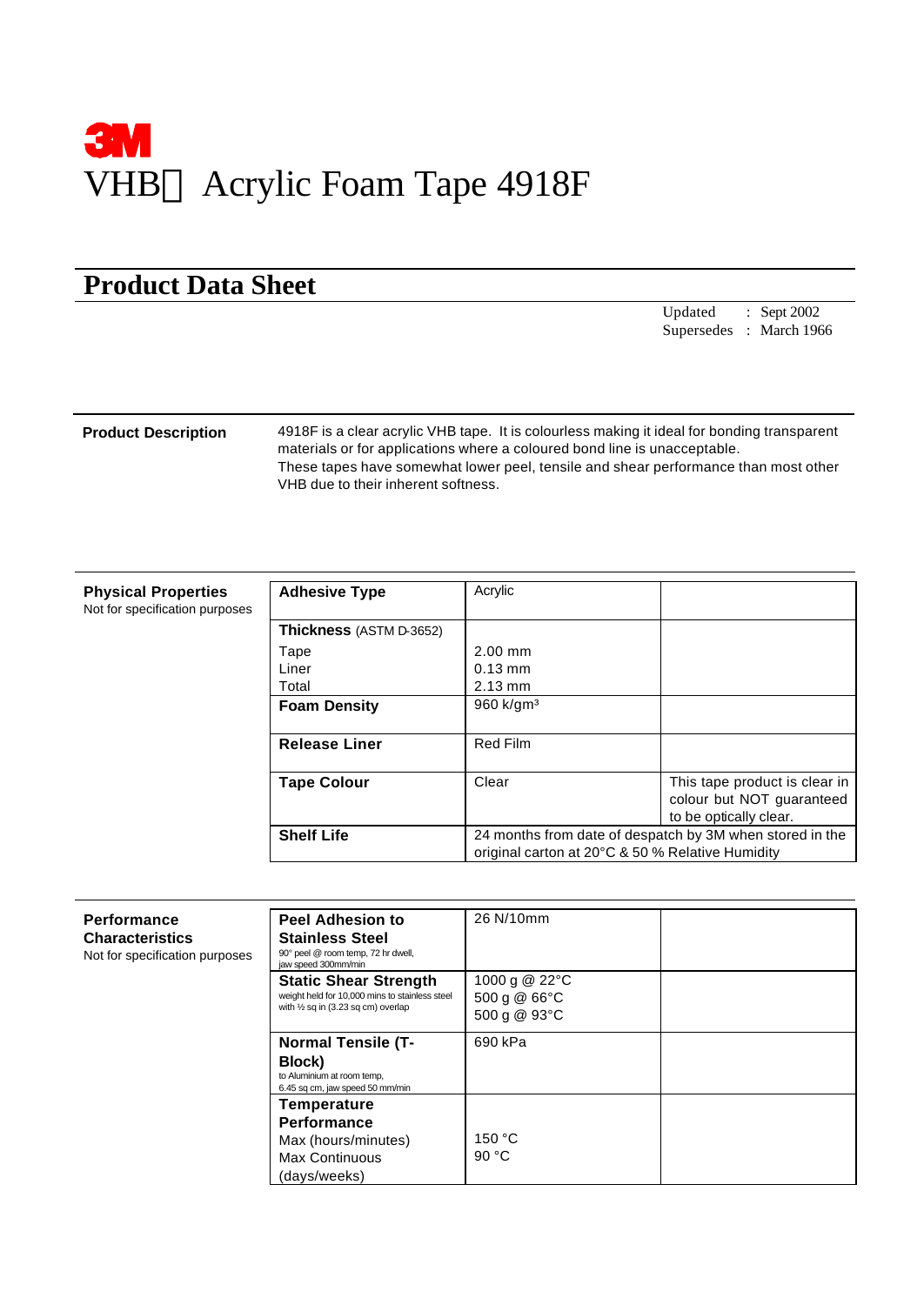Date: Sept 2002 VHB<sup>TM</sup> Acrylic Foam Tape 4918F

| Performance<br><b>Characteristics (Cont)</b><br>Not for specification purposes | <b>Solvent Resistance</b><br>Splash testing cycle - 20 seconds submersion<br>- 3 cycles. | No apparent degradation when exposed to splash testing<br>of most solvents including gasoline, JP-4 jet fuel, mineral<br>spirits, motor oil, ammonia cleaner, acetone, methyl ethyl<br>ketone. 20 seconds air dry. |
|--------------------------------------------------------------------------------|------------------------------------------------------------------------------------------|--------------------------------------------------------------------------------------------------------------------------------------------------------------------------------------------------------------------|
|                                                                                | <b>UV Light Resistance</b>                                                               | No change in clarity was seen after 346 hours QUV.                                                                                                                                                                 |

### **Additional Product Information**

Bond strength is dependent upon the amount of adhesive-to-surface contact developed. Firm application pressure develops better adhesive contact and thus improves bond strength.

To obtain optimum adhesion, the bonding surfaces must be clean, dry and well unified. Typical surface cleaning solvents are isopropyl alcohol/water mixture (rubbing alcohol) or heptane. Use proper safety precautions for handling solvents.

It may be necessary to seal or prime some substrates prior to bonding.

a. Most porous or fibred materials (e.g. wood) will require sealing to provide a unified surface.

b. Some materials (e.g. copper, brass, plasticised vinyl) will require priming or coating to prevent interaction between adhesive and substrates.

Ideal tape application temperature range is 20 to 40°C. Initial tape application to surfaces at temperatures below 10°C is not recommended because the adhesive becomes too firm to adhere readily. However, once properly applied, low temperature holding is generally satisfactory.

In some cases bond strength can be increased and ultimate bond strength can be achieved more quickly by exposure of the bond to elevated temperatures (e.g. 65°C for one hour). This provides better adhesive wetout on to the substrates.

## **CAUTION**

The following situations must be evaluated thoroughly to determine whether VHB products are suitable for the intended use.

Applications of 4918F which require performance at severe cold temperatures must be thoroughly evaluated, if the expected use will subject the VHB Joining System fastener to high impact stresses. For cold temperature applications from 0 to 10°C use 4943.